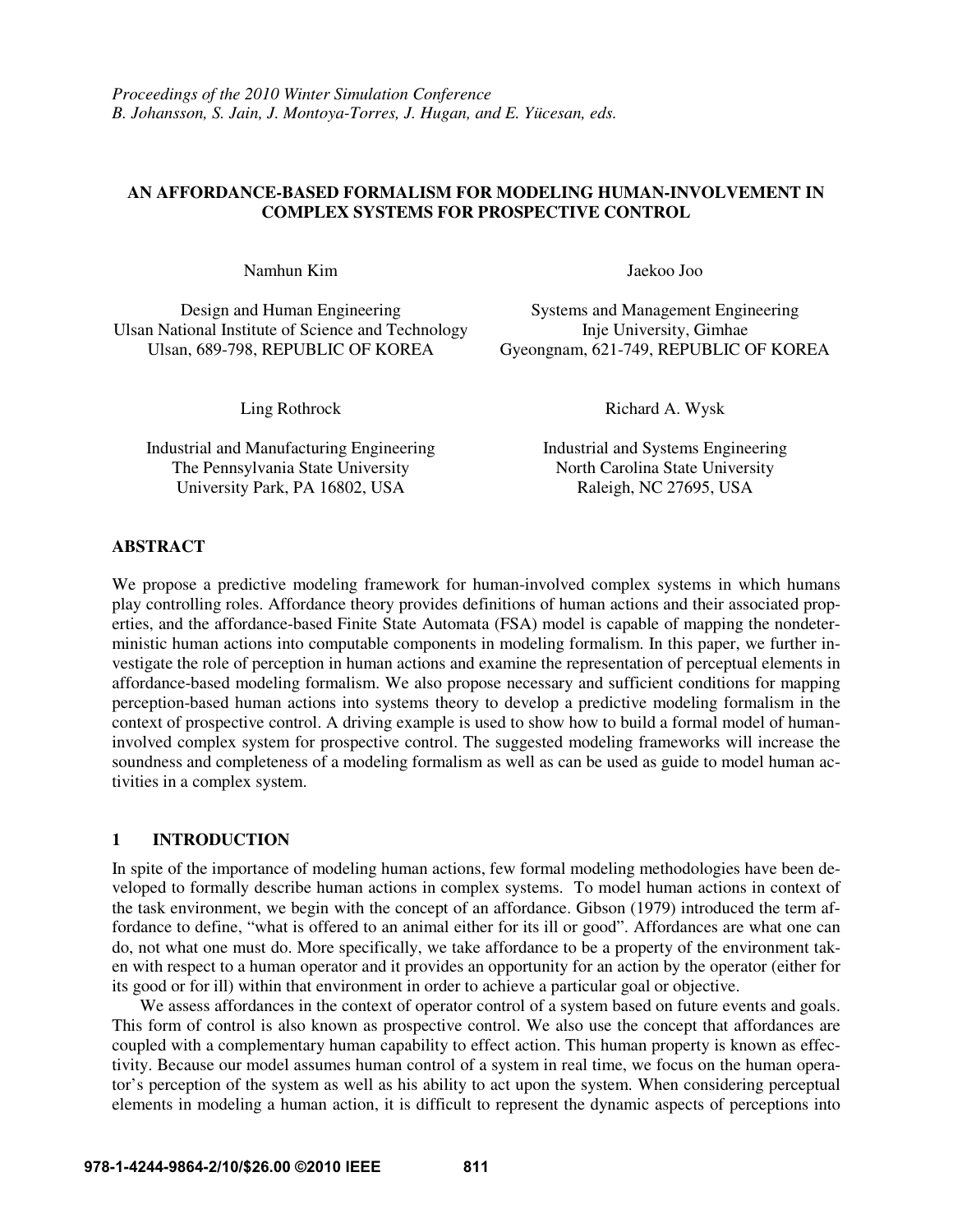simple discrete model data. While perception involves complex cognitive processes, an affordance provides a naturalistic means for representing and predicting the interaction between a human and his or her surrounding environment. However, consideration of human perception is essential to account for the states of affordance and effectivity in designing a human-involved system.

 Kim et al. (2008; 2010) proposed an affordance-based descriptive modeling formalism using finite state automata (FSA). However, in the paper, even though the properties of affordances and effectivities model what human action occurred in a descriptive manner, few explanations about how to increase the completeness of the system models for prescriptive uses were presented. In this paper, we further investigate the role of perceptual elements in human action and propose potential spatio-temporal necessary and sufficient conditions of a perception-based human action in the complex system. We emphasize that prospective control is a key to map human roles into systems theory.

 The objective of the paper is to develop a prescriptive modeling framework for representing human involvement in complex systems for prospective control. To carry out this objective, first, we identify the role of perception in human actions to supply the basic properties of an affordance-based modeling formalism. Second, we investigate the necessary and sufficient conditions for mapping perception-based human actions into systems theory with consideration of perceptual elements that are composed of sensory information. Third, we suggest an affordance-based modeling formalism to build a perception-based predictive model of human actions using finite state automata (FSA) for prospective control. Finally, a simple driving example is illustrated to show the breadth and depth of modeling applicability.

 The remainder of this paper is organized as follows: In Section 2, we present affordance theory and formal representations of affordance models. We discuss the relevant issues for developing an affordancebased FSA model including the hierarchy of perceptual properties in Section 3. In Section 4, a generic modeling framework for building an affordance-based FSA formalism is presented. Section 5 provides a sample application to illustrate the modeling methodology presented in this paper. We provide concluding remarks in Section 6.

#### **2 LITTERATURE REVIEW**

#### **2.1 Theory of Affordance in Prospective Controls**

Gibson (1979) defines an affordance as an environmental property taken with respect to an animal (person) and it provides an opportunity for an action by the animal (either for its good or for ill) within that environment in order to achieve a particular goal or objective. In perspectives of goal-directed control, an affordance, an opportunity for action, can also be considered a precondition of prospective control (PC).

 An environment offers a different set of affordances that may or may not be concurrently available to multiple animals that reside within this animal environment system (AES). For instance, in a humansitting-on-a-chair system, a chair provides the affordance "*is sit-able*" to a person who intends to take a seat and "*is-stand-on-able*" to a person who wants to use it as a pedestal.

 Since Gibson proposed his definition, proponents and opponents of affordance theory have offered several definitions of affordances. Key to all the definitions is the role of perception. According to Jones (2003) and Shaw (2003), the theories relating to perception fall into two categories – *Direct or Indirect Perception.* Theories of direct perception assume that objects and events have inherent meanings, which an animal can exploit without any cognitive effort. Jones argues that Gibson's affordance theory conforms to direct perception category (Jones 2003). On the other hand, theories that constitute indirect perception assume that objects and events have no inherent meaning, which necessitates the internal creation of meaning that must be stored by the animal. Simon's indirect perception theory falls under this category (Simon 1969). Simon argues that coupling is an artifact (rule-governed) that is mediated by symbol functions essentially involving information processing.

 In addition to this, a model based on the concept of "coalition" is offered by Shaw and Turvey (1981), which suggest that perceptual organization is an activity of the ecosystem. The coalition model posits that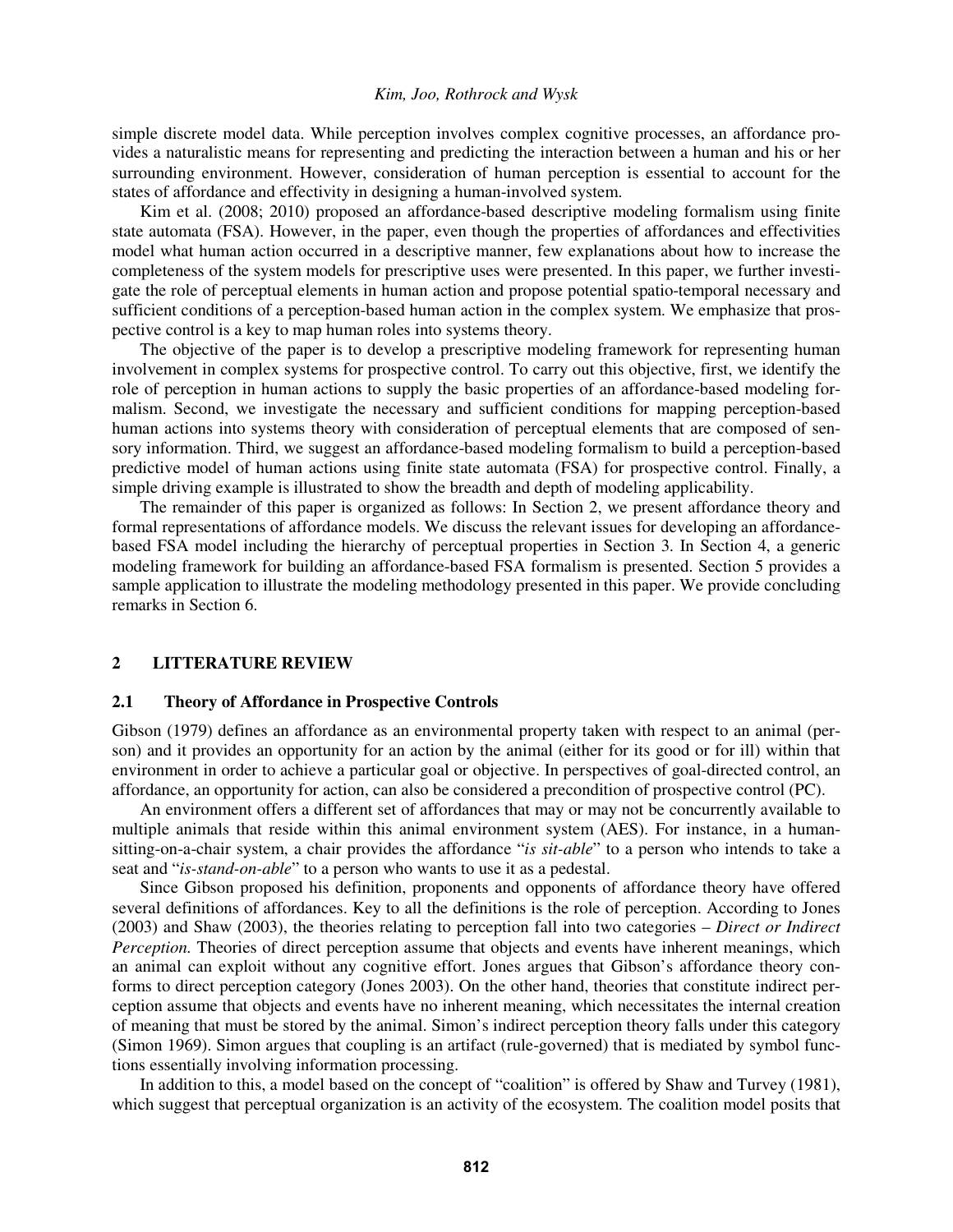symmetry of constraints exists between the animal and its environment within an ecosystem. It suggests that the organization of perception and action within the ecosystem is not a mere achievement of the animal's nervous system but rather an activity of the environment. The coalition model, therefore, stipulates that successful goal-directed action depends on one's ability to perceive the behavioral possibilities of one's environment. For example, a one-meter ledge affords stepping down for an adult but not for a small child. The fundamental notion in Gibson's theory of affordances is that affordance is real property of the animal-environment system that is perceived directly toward the execution of a potential action (Turvey 1992). In other words, meaning does not originate in the observer's head, but is perceived by detecting information about affordances from the environment. Prospective control of an action is pivotal to the successful performance of both routine acts, such as navigating through a busy college campus, and highly skilled tasks, such as positioning oneself to catch a fly ball in a baseball game. In both cases, success depends on the ability to perceive the possibilities for action within the environment, so that one's movement within the environment can be appropriately coordinated.

 Turvey (1992) presents a perspective on the ecological ontology of affordances with links to prospective control. Turvey bases the definition of affordance in terms of properties that represent a potential state and are not currently realized (called dispositional properties or dispositions). Dispositions occur in pairs in which some property of the environment (i.e., climb-able) is complemented by a property of the animal's capability known as an *effectivity* (i.e., to climb or walk on).

 Affordance theory has been adopted by the user interface design community. In particular, it is considered one of the most important aspects of usability (Norman 1988). An affordance-based modeling approach is also used for designing robot controls and mimicking human actions in specific environmental situations (Arkin 1988 ; Kirlik et al. 1993).

 Although the works of Gibson's and Turvey's provide a basis for formalizing how humans interact with complex system environs, they lack formal structure to model human actions with respect to system transitions.

#### **2.2 Formal Representation of Affordance in Systems Modeling**

The terms of affordance and effectivity can be combined together so that they incur a different property to be activated (Turvey 1992). Specifically, Turvey presents a formal definition of affordances mathematically using a juxtaposition function as follows;

Let  $W_{pq}=j(X_p, Z_q)$  be a function that is composed of two different objects, *X* and *Z*; and further *p* and *q* be properties of *X* and *Z*, respectively. Then, *p* refers to an affordance of *X* and *q* is the effectivity of *Z*, if and only if there exists a third property *r* such that:

- i)  $W_{pq} = j(X_p, Z_q)$  possesses *r*,
- ii)  $W_{pq} = j(X_p, Z_q)$  possesses neither *p* nor *q*, and
- iii) Neither *X* nor *Z* possesses *r*, where *r* is a joining or juxtaposition function.

 For example, a person (*Z*) can walk (*q*), stairs (*X*) can support something (*p*), and they together yield climbing property (*r*), which is a new property of the 'person-climbing-stairs' system. This formal definition can be mapped to the state transition function in the FSA. The existence of formal definition of an affordance provides a foundation that the concept of an affordance can be combined with systems theory.

 Thiruvengada and Rothrock (2006) provide a computational model of Gibson's affordance based on Colored Petri Nets (CPN) within the context of a highway-exiting problem. In their computational formalism, an affordance is represented by the presence of tokens (that possesses different colors or attributes based on the occupancy of that lane) within each lane node of the highway lane (environment) CPN model. The effectivities are represented by tokens with colors or attributes (current position, speed, acceleration) corresponding to each driver within the driver (animal) CPN model. These tokens are filtered using the juxtaposition (filtering) function that is implemented as an algorithm within animalenvironment CPN model to create a set of potential actions based on prospective control. Under suitable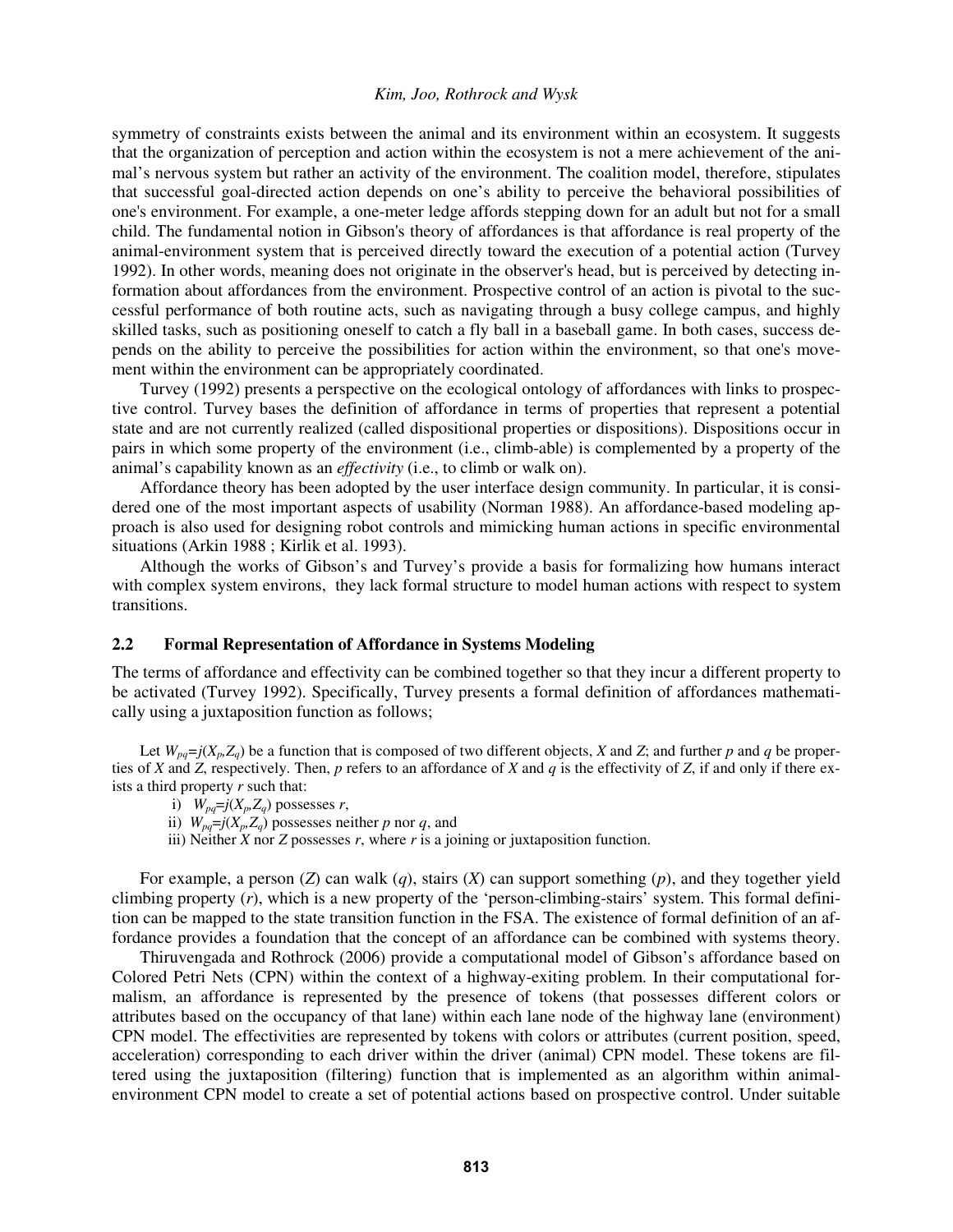circumstances, a potential action leading to the accomplishment of goal is actualized into a real action based on driver goals.

 Kim et al. (2008) suggest a descriptive formalism for human-involved complex systems. In their work, the authors regard the states of the environmental system as discrete ones and consider the transitions among the states which are triggered by possible actions of animals, an ecosystem of an environment with human participation that can be represented by a finite state automaton. The theory of automata corresponds to the ecological sense of affordances for at least the following two reasons: First, an environmental system can be defined as a set of nodes and arcs which describe discrete states of the system and the transitions between states, respectively. Second, a set of transitions between states represents a set of potential properties (affordances) of the environmental system which can be triggered by certain human activities and lead to the next states. Therefore, affordance-effectivity combinations can be considered conditions for identifying possible human actions in FSA representations as shown in Figure 1.

 Although the model describes the basic components of human-involved system behaviors, it is not adequate to be used to predict human activities in complex system environments. The model lacks the completeness of necessary and sufficient conditions for existence of perception-based human activity in the context of perception-based actions.



Figure1: External and internal transitions of Affordance-FSA formalism (Kim et al. 2008).

#### **3 AFFORDANCES FOR MODELING HUMAN-INVOLVED SYSTEMS**

In the sense of goal-directed actions, every human action has its own intent or objective. A human decision to take an action is made based on a set of information he or she receives from an environmental system. In the case of goal-directed actions, human beings make plans and assess their goals by means of information acquired by their sensory organs such as eyes, ears, skin, nose, and mouth (Gibson 1966). In other words, humans take actions based on sensory information and they actively or passively forage information from environments to generate proper plans for a specific goal (Priolli 1999).

 In prospective controls, modelers are more interested in the goal-directed human actions rather than the unexpected human actions due to errors. Thus, the specific properties with which we are concerned are perception-based. The information perceived by a human can be translated into affordance-effectivity duals and a possible resulting action set in the system. When dealing with perception-based actions, we should consider affordances and effectivities as (rightly) perceived properties. In some cases, wrong perception leads toward unexpected actions. Then we may need alternative ways to correct the errors and reroute the plans or goals. For now, the existing FSA model does not consider perception errors and we only consider two cases: a specific action has occurred or has not.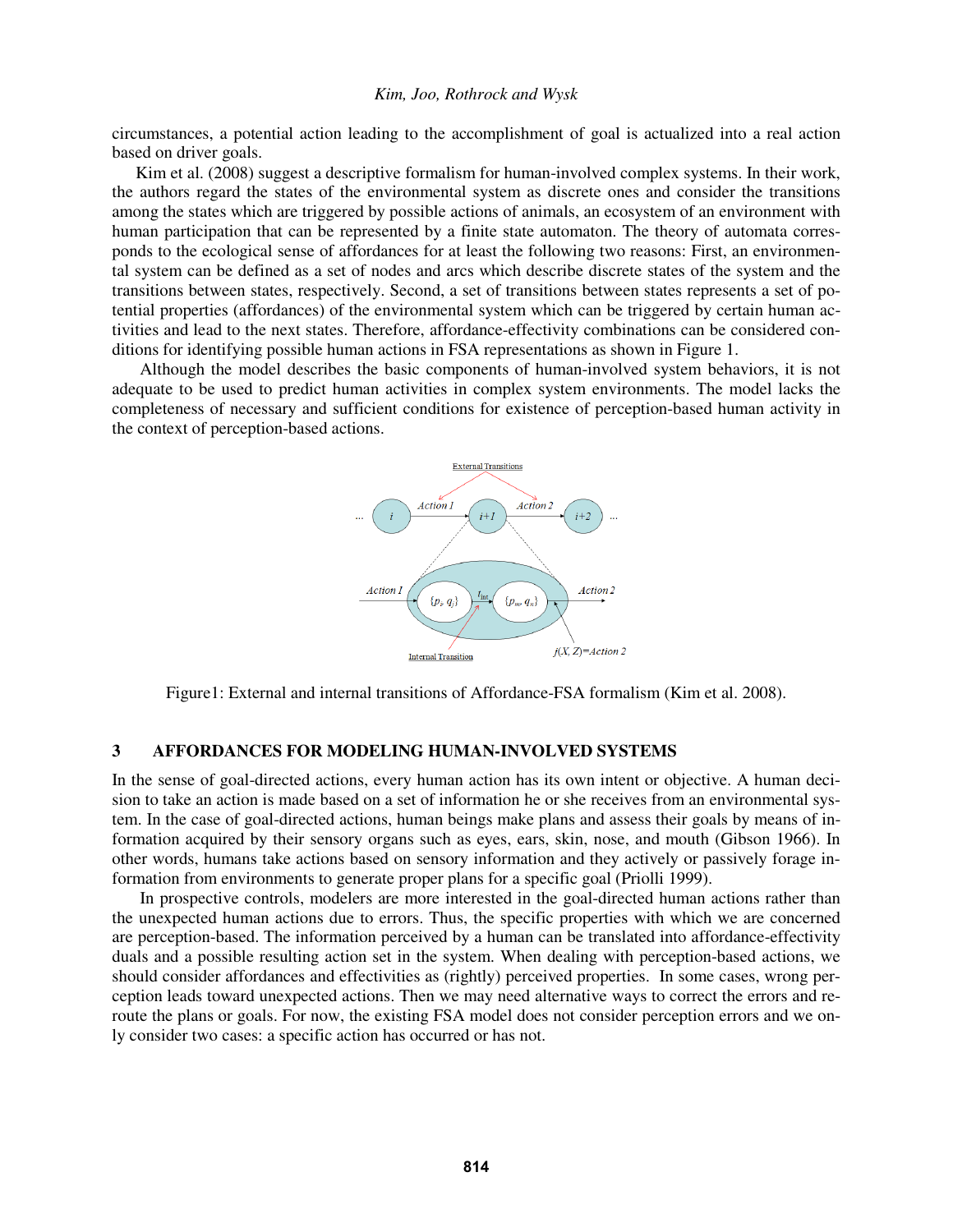#### **3.1 Perception of Affordances, Effectivities, and Possible Actions**

Fajen (2005) also suggests that the properties of affordances and effectivities are higher order ones that can be perceived directly. In other words, the higher order properties can be expressed as a function of lower order properties which contains perceivable information. We propose that the outcome of the affordance can be discretized and modeled as an FSA.

 Perception is the process of attaining awareness or understanding sensory information (Levine 2000). It is a complex cognitive process that enables us to recognize environmental situations or states via sensory inputs (Gibson 1966; 1982). Perception is generally defined as three different sequential processes: selection, organization, and interpretation (Huffman 2007). The decision process model is generally depicted as shown in Figure 2. As the sensory information is attained and screened by 'selection' through body sensors, the stimuli are arranged by 'organization' in a meaningful way. 'Interpretation' is the last stage of perception to attach meanings to the information. In light of perception, the output of the process modifies the animal-environment system.



Figure 2: Decision process.



Figure 3: Hierarchy of properties in perception-based actions.

 The basic information obtained from one's surroundings acts as an input for a perceptual process that comes through sensory organs. When we try to model perception-based human actions, the information that we perceive from our environs could be sensory information which are subordinate to higher order properties, affordances and effectivities. The hierarchical relationship between lower order properties and higher order properties in perception-based human actions is shown in Figure 3. We emphasize that the higher and lower order properties are only defined for perception-based and goal-directed actions. In this case, we deal with only three categories of sensory information because they possess the major properties of three dimensional features that result in the physical interactions between an animal and an environment.

 Affordances and effectivities may experience complicated perceptual processes in order to be evaluated, although they are a property that is directly perceived as defined by their definitions.

Kim et al. (2008) suggest a formalism representation for human-involved complex systems. The authors defined a 6-tuple affordance-based FSA,  $M^{comb}$  (Combined model), that describes the rules of state transitions as follows;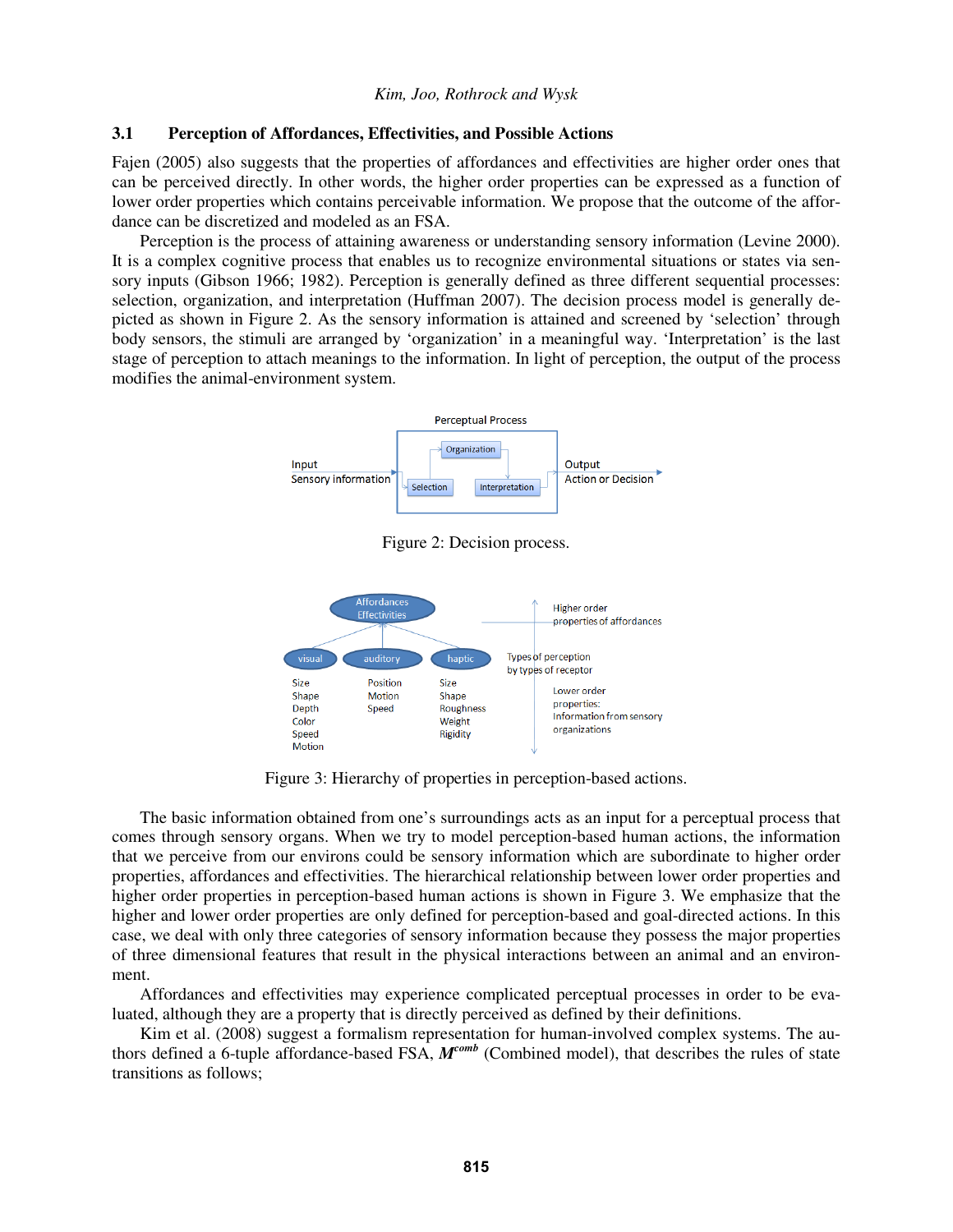$M^{comb}=<\sum$ , *S*, *s*<sub>0</sub>,  $M^{atom}$ ,  $\delta_{ext}$ , *F*>

 $M^{atom} = \{ \{X, Z, W\}, \{P, Q, PA\}, \text{Pr}, j, \pi, ta, \delta_{\text{int}} t_{\text{int}} \geq \}$ . A sub-system (atomic model) with 12-tuple FSA that contains both human and environment, where;

 $\delta_{\text{ext}}$ :  $S \times \Sigma \rightarrow S$  $\Pr:X_p \to P$ ,  $\Pr: Z_q \to Q$ ,  $\Pr: W_{pq} \to PA$ ,  $j: X_p \times Z_q \to W_{pq}$ ,  $\pi: P \times Q \times C \to PA$ ,  $\delta_{int}: \{P, Q\} \times t_{int} \to \{P, Q\}$ , where; ∑: Set of transitions among system states, *S* : Set of system states,  $s_0$ : Initial (starting) state in the system, *F* : Set of final states, *j* : Juxtaposition function, *δ*ext: System state (external) transition function, *δ*int : Time advance (internal) transition function, Pr : Perceptual predicate function for higher order properties, *π* : Possible action generation function, *X* : Environment system, *Z* : Human (animal) in the environment system, *W* : Animal-environment System (AES), *P* : Set of affordance,  $P = \{p_1, p_2, ..., p_m\}$ , *Q* : Set of effectivity,  $Q = \{q_1, q_2, ..., q_n\},\$ *PA* : Set of possible actions for the animal in the AES, *C* : Set of physical preconditions for realization of an action in AES, *ta* : Target action,  $ta \in PA$  and  $ta \in \sum$ , and *t*int : Time advance function.

 In the model suggested, the perceptual predicate function Pr acts as a perceptual process that generates higher order properties of perceived affordances (P), effectivities (Q), and possible actions (PA) by receiving perceivable low order property information through sensory organs in AES. The function, Pr, maps objects to higher order perceptual properties (such as affordance and effectivity) in a specific instance when a predictive human perception process is occurred. The perceptual predicate function can be further decomposed into sub functions each of which processes stimuli from different sensory organs. We will again use the example of a human-sitting-on-a-chair system. In this example, an affordance, sitability of a chair, is visually perceived by a person who has an effectivity to sit on the chair. The affordance and effectivity are higher order properties that are directly perceived by the person and they consist of a set of lower order perceptual properties such as shape and dimensions of the chair and the person.

 From the definition of the perceptual decision process in Figure 2, the perceptual predicate function can be expressed as a series of functions of selection, organization, and interpretation. We suggest that in the stage of selection, the sensory inputs can be exclusively classified into three different types of lower order properties by receptors;

Pr:  $W_{pq} \rightarrow$  Interpretation : Organization : Selection :  $W_{pq}$ , and

Selection :  $W_{pq} \rightarrow \bigcup_i \varphi_i(W_{pq})$ , where  $i = \{v, a, h\}$ ,

 $\varphi$ <sup>*v*</sup> : Visually perceptual predicate function for lower order properties,

*φa* : Auditorily perceptual predicate function for lower order properties, and

*φh* : Haptically perceptual predicate function for lower order properties.

 In the same ways for affordances and effectivities, the perceptual higher order properties are represented as functions of perceptual lower order properties as follows;

 $f_{\varphi}$ :  $\bigcup_i {\{\varphi_i : W_{pq}\}} \to PA$ ,  $f_{\varphi}$ :  $\bigcup_i {\{\varphi_i : X_p\}} \to P$ , and  $f_{\varphi}$ :  $\bigcup_i {\{\varphi_i : Z_q\}} \to Q$ , where  $f_{\varphi}$ : A function of organization and interpretation in a perceptual process and *i*={*v, a, h*}.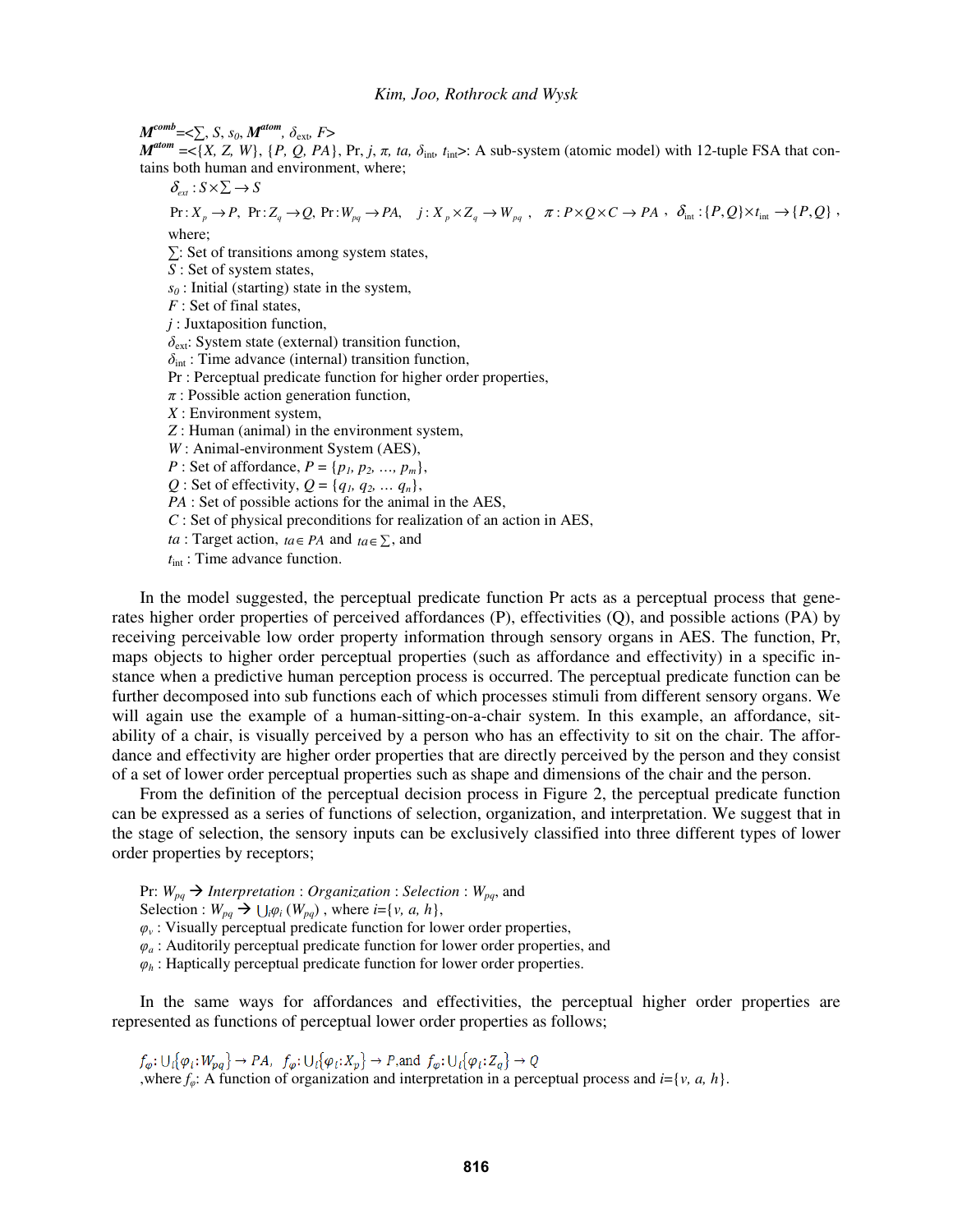Since human actions in prospective control schemas are taken based on humans' sensory information, the lower order properties should be perceivable through sensory organs either visually, auditorily, or haptically in order to be used to model perception-based and goal-directed human behaviors (Gibson 1966). When modeling human participation in systems, the perceptual higher order properties of affordances, effectivities, and possible actions can be represented as functions of the perceptual lower order properties. This makes modeling procedure more logical and complete because the lower order properties in systems are relatively easier to be found by modelers than the higher order perceptual properties.

#### **3.2 Necessary-Sufficient Conditions of Perception-based Actions in Systems Theory**

In Turvey's definition of affordance,  $W_{pq}$  means an AES generated by juxtaposing between  $X_p$  and  $Z_q$ , such that  $W_{pq}=j(X_p, Z_q)$  (Turvey 1992). In the case of a perception-based action, the perception of  $W_{pq}$  is essentially accompanied by the perception of  $X_p$  and  $Z_q$ . By perceiving the lower order properties of  $X_p$ and *Zq*, the higher order properties of affordance and effectivity are perceived, and it leads to perception of a possible action. In short, without perception of both an affordance and an effectivity, the perception of a possible action does not exist.

 In prospective controls, perception-based actions are the result of joining between affordances and effectivities that are also perceivable. The necessary condition for perception-based human actions in prospective controls is defined as Proposition 3.1;

*<Proposition 3.1>* 

*If there exists a perceivable (possible) human action, there should be an affordance and an effectivity that are perceivable, such that*   $\exists PA \rightarrow \exists P \ and \ \exists Q$ 

 Let us now consider the case of existences of an affordance and effectivity. While their existence does not necessitate action, both affordance and effectivity must exist at the same time and place in order for an action to be actualized (Gibson 1979; Turvey 1992). This is the basic assumption of the theory of affordance and also the sufficient condition of existence of a perception-based human action in AES. A sufficient condition means that even though a human does not perceive the properties of AES, the possibility of action exists as long as there is a proper affordance-effectivity dual in the system.

*<Proposition 3.2> If there exists a specific affordance-effectivity dual at the same time (T) and space (D), there should be a possible human action that can be actualized at the time (T) and space (D), such that;*  $\exists P$  and  $\exists Q \rightarrow \exists PA$ , where  $W_{pq} = j(X_p, Z_q)$  and, *X* and *Z* exist at the same time (*T*) and space (*D*).

Based on Proposition 3.1 and Proposition 3.2, we can say that an affordance and an effectivity exist at a specific time and space if and only if there exists a perception-based action. In prospective controls, the possibility of human actions can therefore be assessed based on the existence of human sensory (perceivable) information that composes an affordance-effectivity dual. The affordance and effectivity have to be defined within the same space and time in order to provide opportunities for a human to take a physical action. It should be noted that sensory information that directly affects these higher order properties are categorized as sight, sound, and touch in Figure 3.

*<Proposition 3.3>* 

*There exists a perceivable (possible) human action at a specific time (T) and space (D), if and only if there is a specific affordance-effectivity dual at the same time (T) and space (D), which are perceivable, such that;*  $\exists PA \leftrightarrow \exists P$  and  $\exists O$ , where

 $W_{\nu a} = j(X_{\nu}, Z_a)$  and, X and Z exist at the same time (T) and space (D).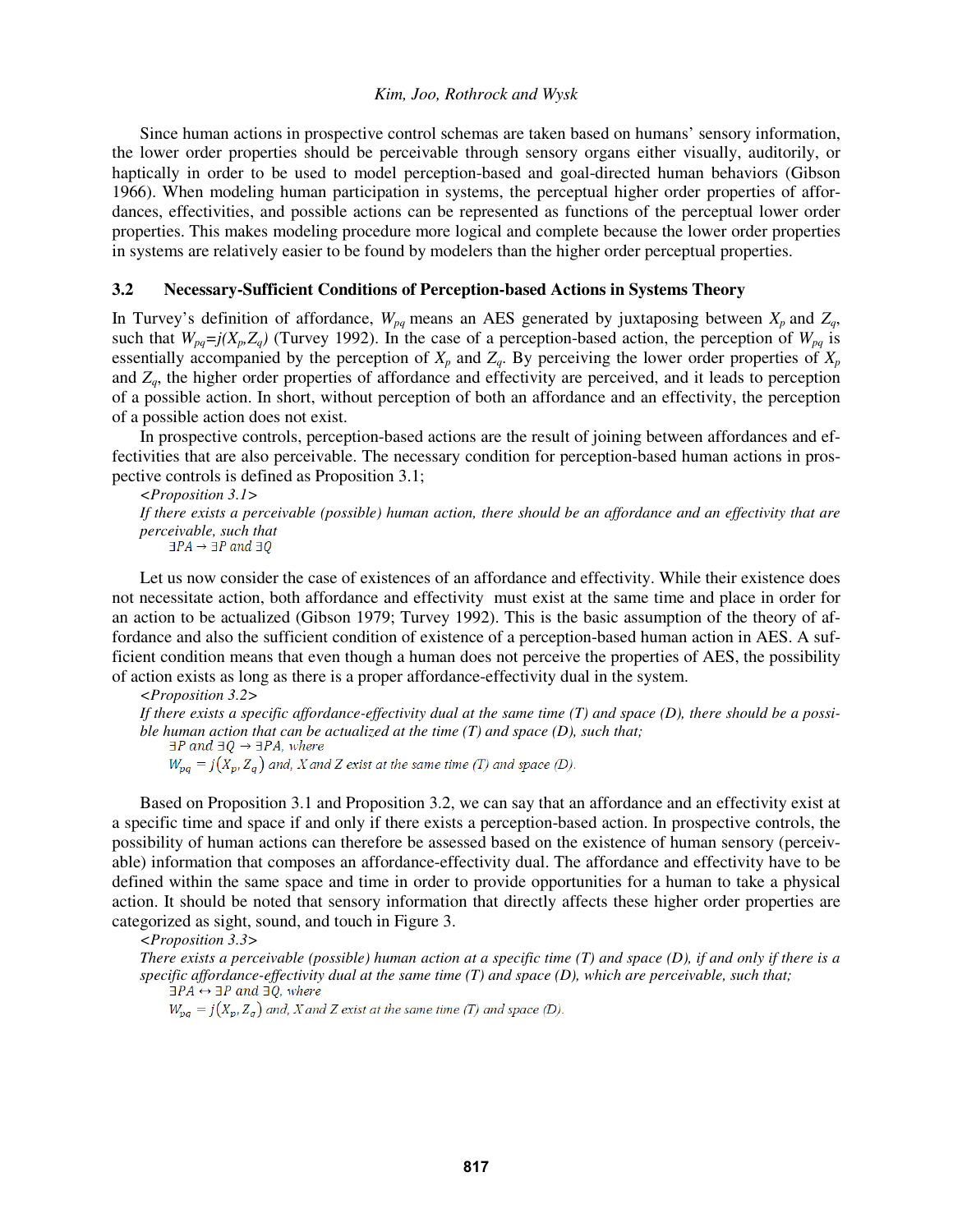### **3.3 Representation of Affordances and Effectivities in Systems Modeling**

The concept of perception-based action is the foundation of our modeling formalism, because there are a variety of approaches that can model human activities in systems. There also might be many different cases of human actions such as involuntary or voluntary ones, and expected or unexpected ones. In prospective control, human actions initiated to achieve some goal state should contain proper information to obtain the proper goal(s). Sensible information promotes human actions toward the goal(s) from a set of states in the animal-environment system. We focus on activities in which perception and action are coupled and are not mediated by decision processes for which the same perception may result in multiple different actions.

 A necessary-sufficient condition for existing perception-based human actions in prospective controls was presented in the previous section. Based on the necessary-sufficient condition, we can suggest a mathematical representation of affordances and effectivities with respect to actions in systems modeling. The general representation of properties of affordances and effectivities is described as follows;

 $\exists PA \leftrightarrow \exists P \text{ and } \exists Q \text{, if and only if }$  $j(X_p, Z_q) = W_{pq}$  and, X and Z exist at the same time (T) and space (D), where<br>  $f_\varphi: \bigcup_i \{\varphi_i: W_{pq}\} \to PA, f_\varphi: \bigcup_i \{\varphi_i: X_p\} \to P,$  and  $f_\varphi: \bigcup_i \{\varphi_i: Z_q\} \to Q.$ 

 The mathematical definitions contain dynamic constraints in time and space dimensions among perceivable properties in systems. They can be directly fit into the FSA model introduced in Section 2.1 without increasing the number of variables or tuples. The necessary-sufficient condition and its mathematical representation help us build a logical model and provide a validation tool for checking the existence of dynamic properties of affordances, effectivities, and possible actions.

 In the descriptive formalism for the affordance-based FSA model, perceptive physical necessarysufficient conditions were not considered in detail. The consideration of perceptual components and necessary-sufficient conditions leads to the complete model for prospective control.

 By combining the necessary-sufficient condition of existence of perception-based actions in prospective control, a mathematical definition of the affordance-based FSA,  $M^{comb}$  (Combined model), that describes the rules of state transitions is developed as follows;

 $M^{comb}=<\sum$ , *S*, *s*<sub>0</sub>,  $M^{atom}$ ,  $\delta_{ext}$ , *F*>, and

 $M^{atom} = \langle [X, Z, W], \{P, Q, PA\}, \text{Pr}, j, \pi, ta, \delta_{\text{int}} t_{\text{int}} \rangle$ : A sub-system (atomic model) with 12-tuple FSA that contains both human and environment, where;

$$
\delta_{ext}: S \times \sum \rightarrow S,
$$
\n
$$
\Pr(T, D): X_p \rightarrow P, \Pr(T, D): Z_q \rightarrow Q, \Pr(T, D): W_{pq} \rightarrow PA,
$$
\n
$$
j(T, D): X_p \times Z_q \rightarrow W_{pq=PA}, \pi(T, D): P \times Q \times C \rightarrow PA, \delta_{int}: \{P, Q\} \times t_{int} \rightarrow \{P, Q\}, \text{ where:}
$$
\n
$$
P: Set of perceivable affordances, P = \{p_1, p_2, ..., p_m\}, \text{ where}
$$
\n
$$
p_k = f_{\phi(at T and D)}
$$
\n
$$
= f_{\phi(at T and D)}
$$
\n
$$
= f_{\phi(at T and D)}
$$
\n
$$
\{v_{\phi(t)}(x_p)\}, k \le m, \text{ where } k \text{ and } m \text{ are positive integer},
$$
\n
$$
Q: Set of perceivable effectiveness, Q = \{q_1, q_2, ..., q_n\}, \text{ where}
$$
\n
$$
q_i = f_{\phi(at T and D)}
$$
\n
$$
\{v_{\phi(t)}(z_q)\}, l \le n, \text{ where } l \text{ and } n \text{ are positive integer},
$$
\n
$$
PA: Set of possible actions for the animal in the AES, PA = \{pa_1, pa_2, ..., pa_s\}, \text{ where}
$$
\n
$$
p_{A} = f_{\phi(at T and D)}
$$
\n
$$
\{v_{\phi(t)}(w_{pq})\}, j \le n, \text{ where } l \text{ and } n \text{ are positive integer},
$$
\n
$$
P_{A}:\text{Set of possible actions for the animal in the AES, PA = \{pa_1, pa_2, ..., pa_s\}, \text{ where}
$$
\n
$$
p_{A} = f_{\phi(at T and D)}
$$
\n
$$
\{v_{\phi(t)}(w_{pq})\}, j \le r, \text{ where } i \text{ and } s \text{ are positive integer}, \text{ and } i = \{v, a, h\}
$$
\n
$$
\text{where } \varphi_v: \text{Visually perceptual predicate function, } \varphi_a: \text{Additionally, perceptual predicate function, and}
$$
\n
$$
p_h: \text{Haptically perceptual predicate function,}
$$
\n
$$
T: \text{Time parameter},
$$

*D* : Space (dimensional) parameter,

All other tuples are the same as those of the descriptive formalism stated in Section 3.1.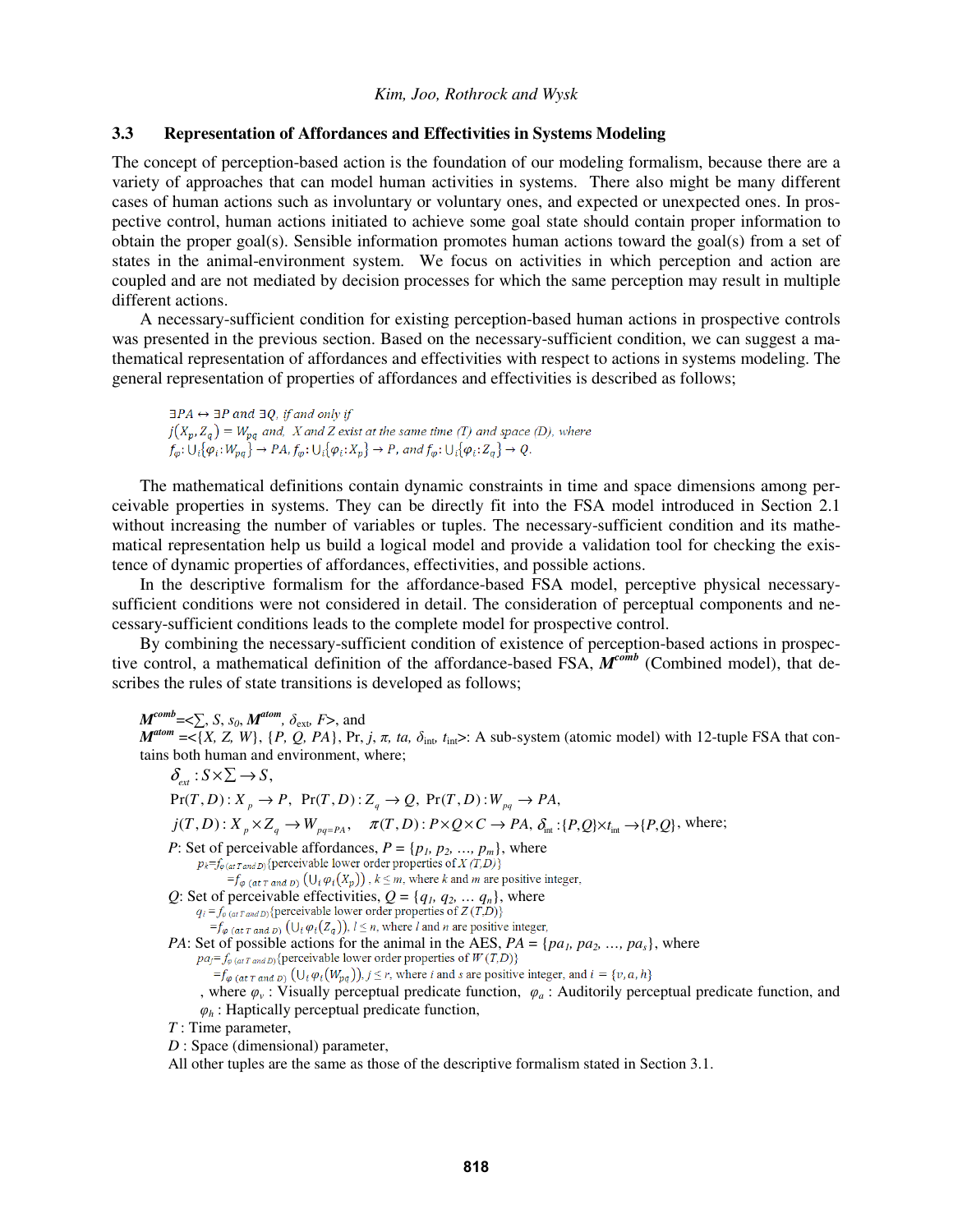### **4 ILLUSTRATIVE EXAMPLE: HIGHWAY-LANE-DRIVER SYSTEM**

Let us consider an example, a *Highway-Lane-Driver System* (HLDS), that is an animal environment system with two highway lanes and an exit lane as shown in Figure 4 (Thiruvengada and Rothrock 2007). The goal of drivers in this system is to exit the HLDS from their respective lanes by maintaining their target speed without crashing into each other. The driver is considered an 'animal' in the AES. We assume that 1) multiple drivers can share the HLDS, 2) a lane (*Li*) within the HLDS provides the affordance "*isdrivable*" to a driver (*dj*), if and only if, the lane is empty for at least three car lengths (assumed safety factor for moving into lane without creating a problem like an accident) at any given time, 3) the drivers possess the capability to perceive the affordances offered by the environment in a concurrent manner, and would therefore be able to decide whether their adjacent lane provides the affordance "*is-drivable*" or not, 4) the drivers perceive the environs based on their visual information and they can have 360 degree viewing angle through a front glass, a room mirror, and side mirrors, and 5) the drivers do not accelerate or decelerate during the course of the scenario and maintain their velocity throughout driving.

 The goal of drivers in this system is to travel and exit the highway without creating a problem such as an accident and stopping. The goal can be decomposed into tasks and a series of actions associated with the goal. The required actions in this system are 'drive to the L3,' 'drive to the L2,' 'drive to the L1,'and 'drive to the exit.'

 For each individual driver, the AES states are extracted based on the set of actions defined above. The states represent the information containing the position of each driver/vehicle and proper combinations between the driver (animal) and the road (environment). We can represent the system states and transitions for the system model,  $M^{comb}$ , for each driver as follows;

*A set of states :*  $S=\{s_0, s_1, s_2, s_3, s_4\}$ , where  $s_0$  = the starting state representing the driver 1 is in the lane L1,  $s_1$  = *the driver 1 is is driving in the lane L2,*  $s_2$  *the driver 1 is driving in the lane L3,*  $s_3$  *s<sub>3</sub> goal state representing the driver 1 exits the highway, and*  $s_4$  *absorbing state (accident or any situation that cannot achieve the goal).* 

*A set of transitions (Human actions) :*  $\sum$  ={Drive to L1, Drive to L2, Drive to L3, Exit}.



Figure 4: Illustrated example: a Highway-Lane-Driver System (HLDS).

The only thing changed in the modeling representation for each driver is the starting states. The starting states are  $s_0$  and  $s_1$  for driver 1 and driver 2, respectively. The system states and transitions among the states for the driver trying to merge right in the example are depicted in Figure 5. Each transition represents a human action to change the current state to the next one in a specific situation. Proper series of transitions lead to the final goal states (attainable or not).

Once specifying all the states and transitions in the AES, perceptual elements in the system need to be identified. To this ends, we create atomic elements (sub states) inside each AES state. For this example, we will consider the case of transitions among states  $s_0$ ,  $s_1$ , and  $s_4$  as shown in Figure 6. To make a proper transition to the next state, the human driver must consider the appropriate perceptual conditions of affordance and effectivity states in order to actualize a human action. For example, two different perceptions of situations in  $s_0$  are going to be considered. The proper combinations of affordance and effectivity for the transition of 'Drive to L2' between  $s_0$  and  $s_1$  should be;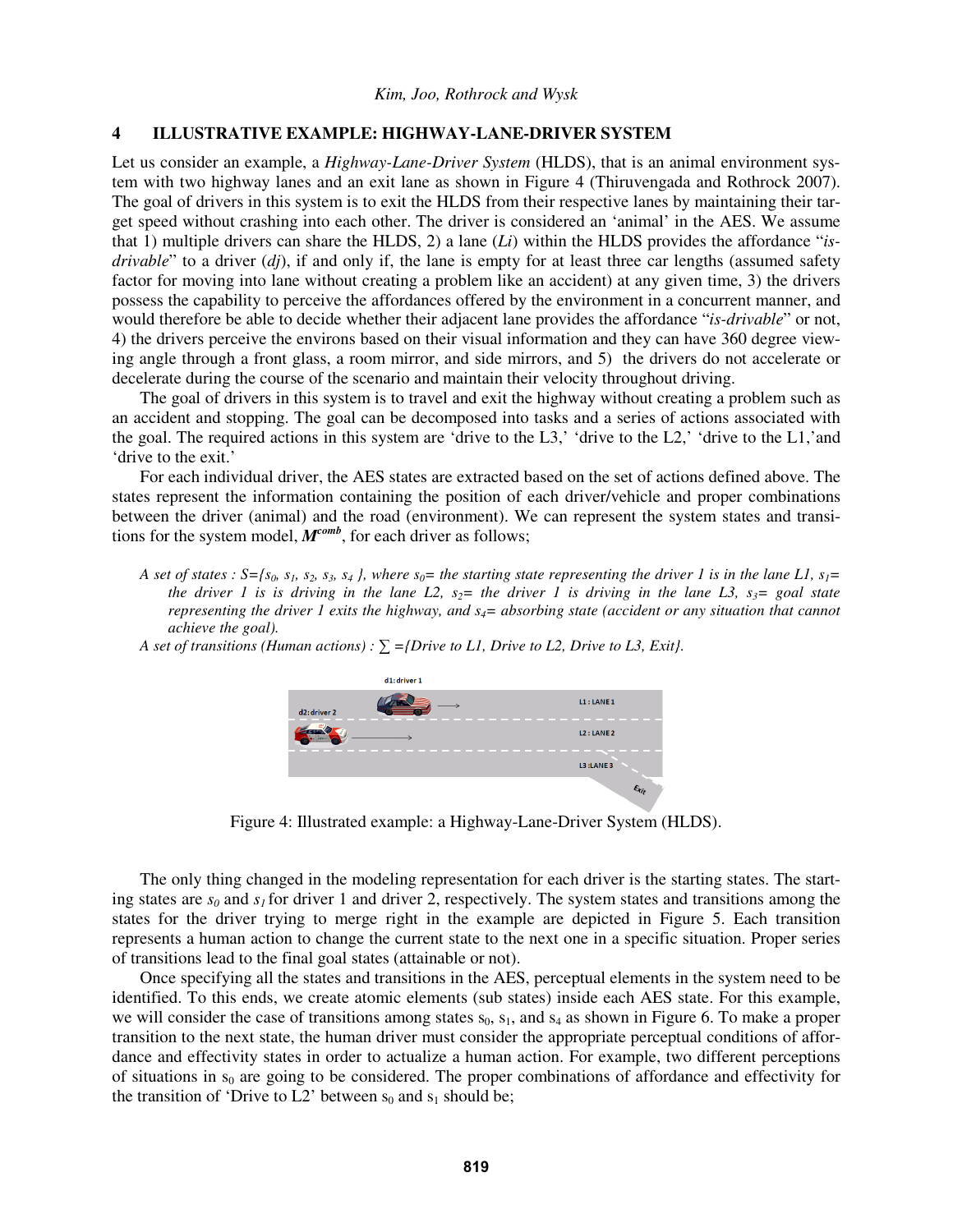$(p_1, q_1)$  and  $(p_2, q_2)$ , where  $p_1$ ='perceived drive-ability of L1' and  $q_1$ ='driver's perceived capability to make a *lane change to or keep going on L1,' p<sub>2</sub>='perceived drive-ability of L2,' and*  $q_2$ *='driver's perceived capability to make a lane change to or keep going on L2.'* 



Figure 5: FSA representation of the driving system for each driver/vehicle in a lane.

As defined above, the perceptual information of affordance, effectivity, and possible action are represented as functions of perceptual elements such as dimension, location, and color within a specific time and space range. In this example, the visual information is only considered as perceptual information. The elements that allow the system to make a transition in a dynamic situation can be defined within 'time-space' dimensions as follows;

 $p_1 = f_{\varphi(t_1, L_1)}\left(\varphi_v(X_p)\right) = f_{\varphi(t_1, L_1)}$  (empty lengths of L1)  $q_1 = f_{\varphi(t_1, L_1)}(\varphi_v(z_p)) = f_{\varphi(t_1, L_1)}($  velocity of d1, location of d1, the length of the car for d1)  $p_2 = f_{\varphi(t_1, L_2)}(\varphi_v(X_p)) = f_{\varphi(t_1, L_2)}$  (empty lengths of L2)  $q_2 = f_{\varphi(\text{t1},\text{L2})}\big(\varphi_v(Z_p)\big) = f_{\varphi(\text{t1},\text{L2})}(\text{velocity of d1},\text{location of d1},\text{the length of the car for d1})$ .where  $f_{\varphi}$ : A function of organization and interpretation in a perceptual process, and

t<sub>1</sub>: The moment that the driver d1 perceives the system.

The internal and external transitions are represented as the connection between specific combinations of affordance-effectivity states, and a set of possible action is generated by a specific affordanceeffectivity combination as follows:<br> $\delta_{int}((p_*, q_*), t_{int}) = (p_2, q_2)$ , and

 $\pi_{(t_1,t_1)}(p_2,q_2,c_2) = pa_2 =$ ' Drive to L2 under  $c_2$ ', where  $c_2 = \{12 \text{ is empty for at least three car lengths, d1 did not pass by the exit}\}$ Thus,  $\delta_{ext}(s_0$ , Drive to L2 under  $c_2$ ) =  $\delta_{ext}((p_1, q_1)$ , Drive to L2 under  $c_2$ ) =  $s_1$ .

We can develop an FSA model by using a similar approach to that described above for all AESs as shown in Figure 6 where other affordances and effectivities are defined as follows;<br> $p_j$ = 'perceived drive-ability of  $L3' = f_{\varphi \text{ (current time, lane)}}$  (empty lengths of  $L3$ ),

- $q_3$ ='driver's perceived capability to make a lane change to or keep going on L3'
- $=f_{\varphi$  (current time, lane) (velocity of d1, location of d1, the car length of d1),

 $p_4$ = perceived drive-ability of the exit' =  $f_{\varphi(current\ time,lane)}$  (empty lengths of L3), and

 $q_4$ ='driver's perceived capability to drive to the exit'

 $=f_{\varphi(current\ time,lane)}$  (velocity of d1, location of d1, the car length of d1).

 The above affordances and effectivities are expressed as functions of the lower order visual properties such as empty lengths on lanes, velocity of cars, and position of drivers. The existence of a possible action depends on the necessary-sufficient condition of the existence of a certain action within dynamically perceivable in the time and space dimensions. Between system states, we can also deploy required physical conditions (assumptions) for realizing actions as follows;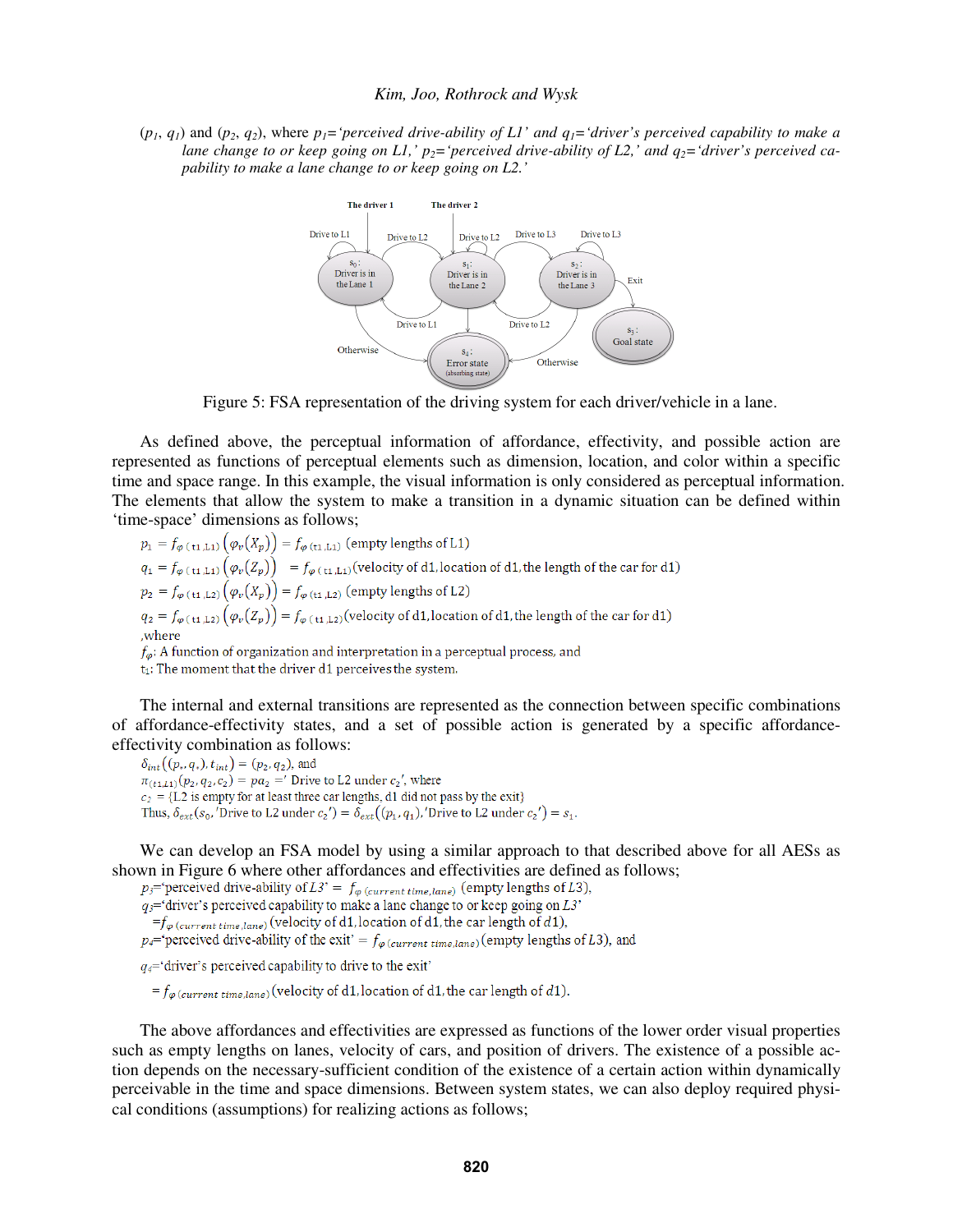$c_1 = \{L1$  is empty for at least three car lengths, *d1* did not pass by the exit}  $c_3 = \{L3$  is empty for at least three car lengths, *d1* did not pass by the exit}  $c_4$  = {the exit is empty, *d1* did not pass by the exit}

> The driver 2 The driver 1 Drive to L1 Drive to L<sub>2</sub> Drive to L3 Drive to L3 Drive to L<sub>2</sub> under  $c_1$ under  $c_1$ under  $c_3$ under  $c_3$ under  $c<sub>1</sub>$ Exit under  $c_4$ Drive to L1 Drive to L2  $S_3$ : under  $c_2$ under  $c_2$ Goal state Otherwise Otherwise Error state

Figure 6: The affordance-based FSA model for each driver/vehicle of the driving systems in Figure 4.

The properties of an affordance and effectivity need to be expressed into lower level perceptual properties such as dimension, velocity, and position. When modeled properly, the generated FSA model can work in a dynamic environment and the properties in models are predictable as long as we can evaluate what a driver perceives though his or her own sensory (vision, hearing, etc.) systems.

The evaluation of human perceptual information is provided in the model as an input and the state transition occurs based on the dynamic changes of perceptual properties (lower order properties consisting affordances and effectivities). The satisfaction of the necessary-sufficient condition of a perceptionbased human action at each state guarantees the existence of transitions to the next system states (reachability to the next goal states). If not, the system goes directly to the absorbing state  $(s_4)$ .

## **5 CONCLUSIONS**

In this paper, we have explored the soundness and completeness of an affordance-based modeling formalism in order to develop computable models for prospective control of human actions in a complex system. Unlike a machine, humans take an action based on perceptual information in nondeterministic and autonomous ways. The perception coupled with the environment states contributes to human actions and it can be used to predict human effects on these systems. In this sense, the perceptual properties of affordance and effectivity in the system should be considered in system representation with their related actions.

 In regard of prescriptive evaluations for perception-based human actions we investigate the dynamic perceptual properties in human actions and propose the following necessary-sufficient conditions for the generation of perception-based human actions: 1) A person should be able to perceive a set of affordanceeffectivity-possible actions, which can be interpreted as a set of lower order properties through his or her perceptual organs, and 2) In each AES state, a person and an environmental element should exist at the same time and space dimension.

The affordance-based FSA model generated based on the perceptual properties of perception-based human actions and the definitions of necessary-sufficient conditions can play a role as a basic framework for decomposing goals and tasks in human-involved systems. In the atomic level modeling, the perceptual elements of affordances, effectivities, and possible actions are defined within dynamic perceptual constraints that coincide with the necessary-sufficient conditions. This model can be generalized to accom-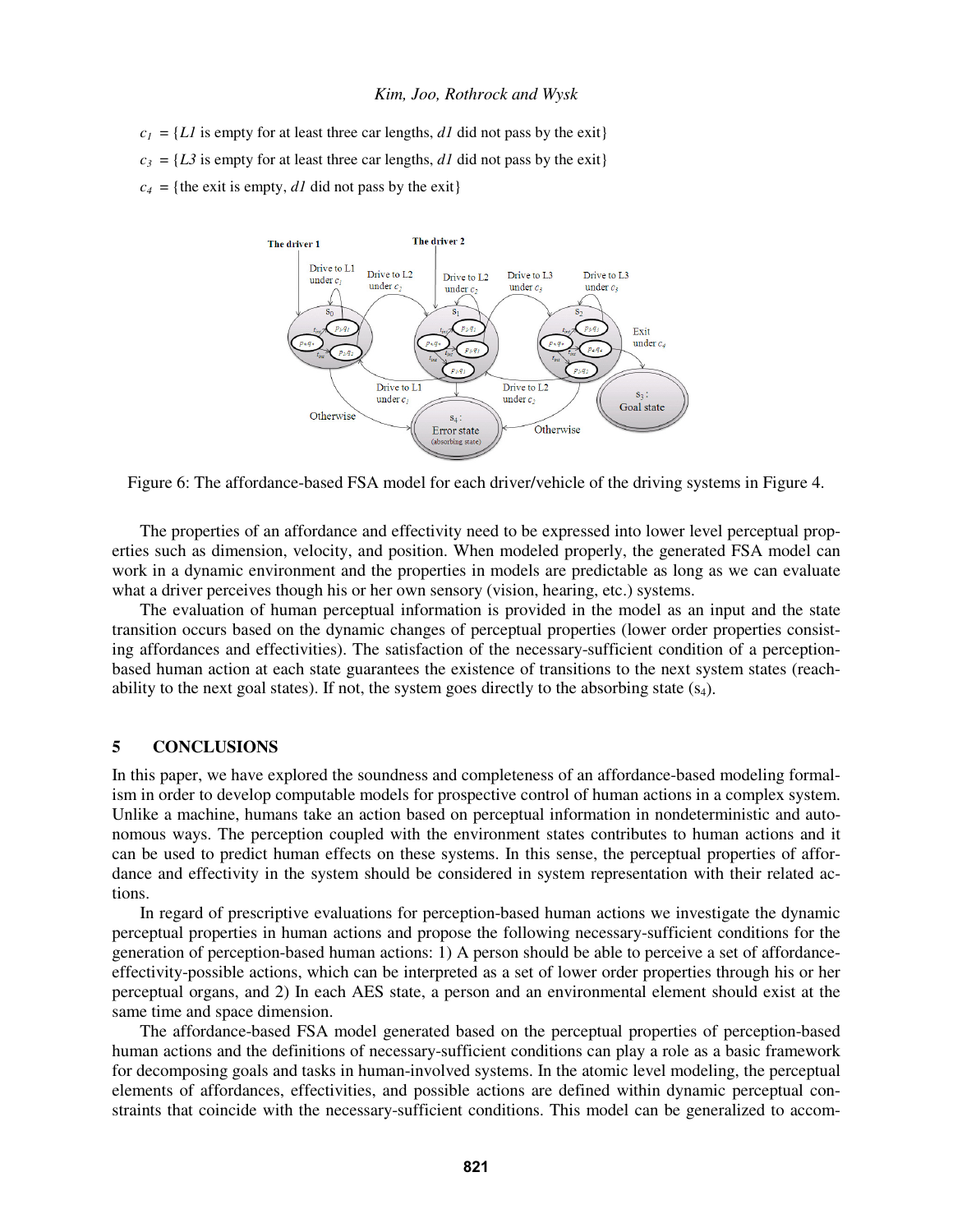modate domain-independence within various human-involved systems modeling and control. We illustrated these procedures with a simple example of the highway-lane-driver system.

We note that it might be difficult to measure or evaluate the system affordances associated with a human in a quantitative way in some cases. However, once we analyze them, the evaluation of affordances and effectivities will help us understand and predict human actions in complex environs. The controller developed by the affordance-FSA formalism can work with both system controllers and simulation software enabling us to develop a general framework for human-machine or human-computer cooperative systems. The proposed formal models provide the breadth and depth for hierarchical systems such as a supply chain model, which contains complexity along with a variety of human activities.

#### **REFERENCES**

Arkin, R.C. 1998. *Behavior-based robotics.* Cambridge, MA: MIT Press.

- Fajen, B.R. 2005. Perceiving possibilities for action: On the necessity of calibration and perceptual learning for the visual guidance of action. *Perception* 34: 717–740.
- Gibson, J.J. 1966. *In the senses considered as perceptual systems*. Boston, MA: Houghton Mifflin.
- Gibson, J.J. 1979. *The ecological approach to visual perception*. Boston, MA: Houghton Mifflin.
- Gibson, J.J. 1982. *Reasons for realism: Selected essays of james j. Gibson.* Hillsdale, NJ: Lawrence Erlbaum.
- Huffman, K. 2007. *Psychology in action*. 8th ed. New York, NY: John Wiley & Sons Inc.
- Jones, K.S. 2003. What is an affordance. *Ecological Psychology*, 15(2): 107-114.
- Kim, N., H. Thiruvengada, L. Rothrock, R. A. Wysk, and D. Shin. 2008. Modeling of affordances in human-involved complex systems using finite state automata (FSA). *IEEE Transactions on Systems, Man, and Cybernetics- Part A: Humans and Systems* (In revision).
- Kim, N., D. Shin, R. A. Wysk, and L. Rothrock. 2010. Using Finite State Automata (FSA) for the Formal Modeling of Affordances in Human-Machine Cooperative Systems. *International Journal of Production Research.* 48(5): 1303–1020**.**
- Kirlik, A., R. A. Miller, and R. J. Jagacinski. 1993. Supervisory control in a dynamic uncertain environment: A process model of skilled human-environment interaction. *IEEE Transactions on Systems, Man, and Cybernetics*, 23(4): 929–952.
- Norman, D. 1988. *The psychology of everyday things*. New York, NY: Basic Books.
- Levine, M.W. 2000. *Levine&Shefner's Fundamentals of Sensation and Perception*. New York, NY: Oxford University Press.
- Pirolli, P. and S. Card. 1999. Information foraging. *Psychological Review*. 106(4) : 643–675.
- Shaw, R.E. 2003. The agent-environment interface: Simon's indirect or Gibson's direct coupling? *Ecological Psychology.* 15(1): 37–106.
- Shaw, R.E. and Turvey, M.T. 1981. *Coalitions as models for ecosystems: A realist perspective on perceptual organization*. In M. KubovyandPomerantz, J.R. eds. Perceptual organization. Hillsdale, NJ: Lawrence Erlbaum Associates, Inc.: 343-415.
- Simon, H.A. 1996. *The sciences of the artificial*. 3rd ed., Cambridge, MA: MIT Press (Original work published in 1969).
- Thiruvengada, H. and L. Rothrock. 2006. HCI implications of a colored petri net model for gibson's affordance. *In Proceedings of the 2006 Industrial Engineering Research Conference*. Orlando, FL, May 2006: Institute of Industrial Engineers.
- Thiruvengada, H. and L. Rothrock. 2007. Affordance-based Computational Model of Driver Behavior on Highway Systems: A Colored Petri Net Approach. *In Proceedings of the 2007 IEEE International Conference on Systems, Man and Cybernetics*. Montreal, QC, Canada, Oct. 2007: Institute of Electrical and Electronics Engineers, Inc.
- Turvey, M. T. 1992. Affordances and prospective control: An outline of the ontology. *Ecological Psychology*. 4: 173-187.